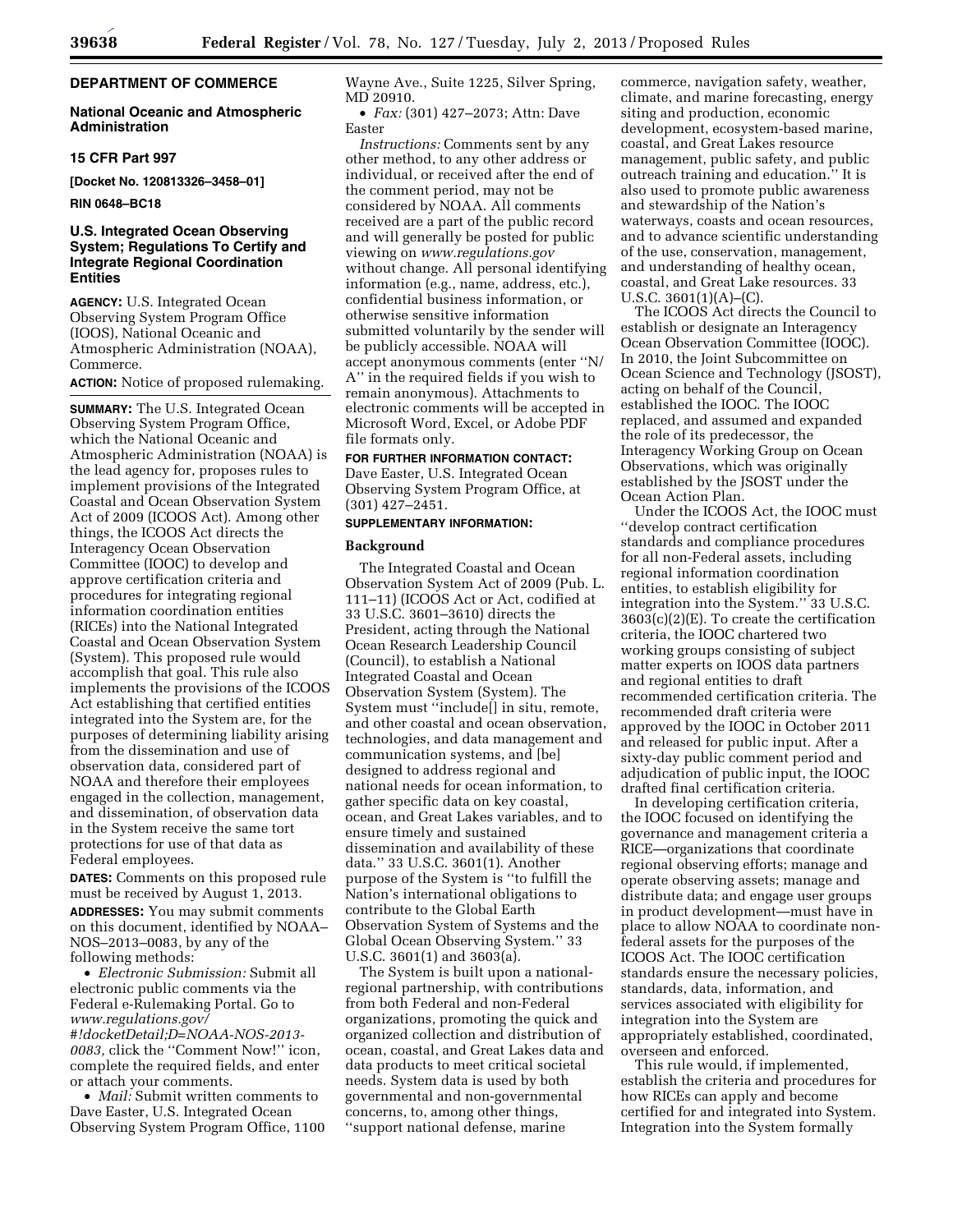establishes the role of the RICE and ensures that the data collected and distributed by the RICE are managed according to the best practices, as identified by NOAA.

Additionally, under the ICOOS Act, employees of RICEs that NOAA has certified and incorporated into the System who gather and disseminate information under this Act are, for the purposes of determining liability arising from the dissemination and use of observation data, considered to be part of NOAA. In other words, they are federal employees for the purposes of tort liability relating to their work directly related to the System. Only those non-federal entities that agree to meet the standards established under the process described in the ICOOS Act, and that are designated by NOAA as certified entities in the System, will be considered as ''certified'' for purposes of these regulations.

These proposed regulations satisfy the ICOOS Act requirement that NOAA, as the lead Federal agency for implementing the System, ''promulgate program guidelines to certify and integrate non-federal assets, including regional information coordination entities, into the System.'' 33 U.S.C. 3603(c)(3)(C). Accordingly, they detail the compliance procedures and requirements for certifying RICEs that satisfy the IOOC-approved certification standards.

Among other things, to become certified, RICEs must provide NOAA with information about their organizational structure and operations, including capacity to gather required System observation data. They must also document their ability to accept and disburse funds and to enter into legal agreements with other entities. RICEs must have by-laws, accountability measures governing boards and an explanation of how they are selected, and be able to provide information about RICE diversity, user feedback processes, and transparency. Moreover, RICEs must submit to NOAA a strategic operation plan to ensure the efficient and effective administration and operation of programs and assets to support the System, and agree to and actually work cooperatively with other governmental and non-governmental entities to the benefit of the System. Importantly, an application for certification must include a description of the RICE's management of ongoing regional system operations and maintenance. The RICE must illustrate its standard operating procedures for ensuring the continued validity and maintenance of equipment used; strategies to enhance the System.

Additionally, a RICE must also provide a Data Management and Communications Plan documenting how the RICE maintains and controls data quality and distribution. Certification lasts for five years, after which time a certified RICE must apply for re-certification.

These regulations apply to the certification of RICEs only. Further regulations will be developed by NOAA to provide certification for other nonfederal assets that do not meet the definition of RICEs.

### **Classification**

### *Executive Order 12866*

Under Executive Order (E.O.) 12866, if the proposed regulations, including regulations such as those proposed here, are a ''significant regulatory action'' as defined in § 3(f) of the Order, an assessment of the potential costs and benefits of the regulatory action must be prepared and submitted to the Office of Management and Budget (OMB). OMB has determined that this action is not a ''significant'' regulatory action under E.O. 12866.

# *Regulatory Flexibility Act*

Pursuant to section 605 of the Regulatory Flexibility Act (RFA), the Chief Counsel for Regulation of the Department of Commerce certified to the Chief Counsel for Advocacy of the Small Business Administration that these proposed regulations, if adopted, will not have a significant economic impact on a substantial number of small entities. The reasons for this certification are as follows:

The ICOOS Act directs NOAA to ''promulgate program guidelines to certify and integrate non-Federal assets, including regional information coordination entities into the System.'' 33 U.S.C. 3603(c)(3)(C). This action establishes the criteria and procedures for certifying and integrating RICEs into the Integrated Coastal and Ocean Observation System (System), in compliance with the ICOOS Act.

Specifically, this action proposes to require RICEs to provide NOAA with certain information about their organizational structures, financial capabilities and makeup, oversight, and data quality assurance methods in order to obtain certification under the ICOOS Act. Although most of the affected entities already meet the majority of the requirements proposed here, there may be some minimal costs for some or all of those entities to come into full compliance with these regulations.

Currently, there are eleven RICEs that NOAA expects may be impacted by

these regulations. RICEs are generally partnerships of entities in the academic, private, governmental, tribal, and nongovernmental sectors, and are organized either pursuant to § 501(c)(3) of the Internal Revenue Code or by Memorandums of Agreement. Most of these eleven RICEs employ from three to five full- or part-time individuals, either directly or as contractors. They therefore fit into the Regulatory Flexibility Act's size standards as small organizations, because they ''are not-for-profit enterprises independently owned and operated and not dominant in their field.'' 5 U.S.C. 601(4).

RICEs primarily depend on funds from NOAA for their operations. Through a series of cooperative agreements, NOAA has been funding these eleven RICEs since FY 2005 to develop the organizational structure, operating procedures, and data management capacity necessary to serve as the entities responsible for planning, coordinating, and operating the regional observing systems. Funding levels to build the organization and coordination capacity of these eleven RICEs, made available through these cooperative agreements, varies by region, but has typically ranged from \$300K to \$400K per year per RICE.

In addition, beginning in FY 2008, each of these eleven RICEs entered into cooperative agreements with NOAA to support data collection, data management, and development of products and services. In FY 2012, the funding amounts for these eleven RICEs ranged from \$1.4 million to \$2.5 million per RICE.

Notably, many of the proposed regulations are an extension of the effort to build the capacity of these eleven RICEs to perform successfully the duties of a RICE as identified in the ICOOS Act. As such, the regulations will likely not impose additional expenses on the affected RICEs, because those entities are, for the most part, already engaging in those activities.

NOAA expects that the greatest economic impacts to RICEs of these regulations will be associated with the staff time necessary to organize and submit to NOAA the information required for certification. However, these costs may be low, because in many cases the RICE may already have the information necessary to meet the certification requirements. In a few cases, some staff effort will be required to develop new materials, but notably that effort will be essentially funded through the RICE's cooperative agreement with NOAA. Moreover, NOAA expects that RICEs will incur these costs only once every five years,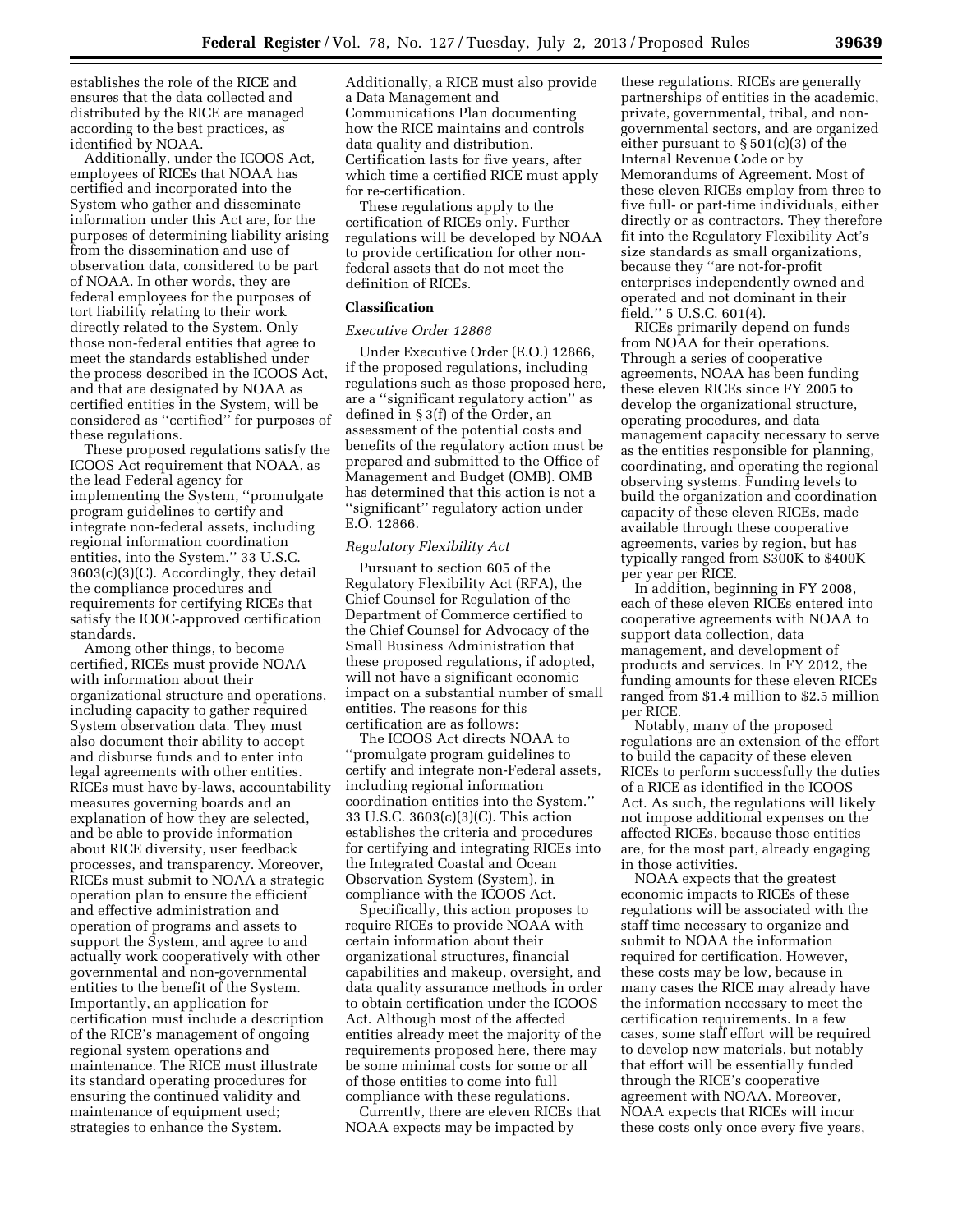given the duration of certification and need for renewal, and that the costs associated with preparing the certification materials may be reflected in a temporary loss of coordination capacity. Each RICE's specific information needs are not clear at this time, so the costs cannot be determined with accuracy; however, because most of the information needed to become certified likely already is in the RICE's possession, these costs are likely low.

Another cost that may arise due to these regulations relates to implementation of new procedures at RICEs to manage data and ensure data quality. Most RICEs have some data management and quality assurance programs in place, but satisfying the certification requirements proposed here may result in some RICEs having to re-allocate their existing funds to provide additional resources to improve their data quality and management. As the data quality standards of each RICE currently differs, NOAA cannot determine the costs this rule would impose on any given RICE to meet the new requirements. However, NOAA believes that such costs would likely be a small percentage of their overall operating budgets, and so would not constitute a significant economic impact to the affected entities.

One benefit to RICEs provided by these regulations and the ICOOS Act is the extension of liability protection to RICE employees for data collected and disseminated pursuant to the ICOOS Act. Specifically, employees of entities that are certified and integrated into the System are, for the purposes of determining liability arising from the dissemination and use of observation data, considered to be part of NOAA.

The extension of tort liability protection may in some instances benefit RICEs and their employees. However, NOAA notes that this benefit may be minimal, as past claims against NOAA and the Department for damages arising from allegedly incorrect data are rare and have been for relatively low amounts. Thus, any financial benefits in terms of liability may be limited.

Finally, certification is a voluntary step by RICEs. Although NOAA expects any entity that may qualify as a RICE and currently receives NOAA funds under the ICOOS Act to seek certification, lack of certification does not preclude funding opportunities.

These regulations will affect eleven known small organizations. However, the rules impose no mandatory costs on any of those organizations; rather, the costs to these organizations to become certified are born by the RICEs voluntarily. Nonetheless, because the

affected entities will likely possess most of the information needed for certification, IOOS expects that the overall costs to the entities that result from these rules will be minimal. Because this rule, if implemented, will not result in a substantial economic impact on a significant number of small entities, no Regulatory Flexibility Analysis is required, and none has been prepared.

### *Paperwork Reduction Act*

This proposed rule contains a collection-of-information requirement subject to review and approval by OMB under the Paperwork Reduction Act (PRA). This requirement has been submitted to OMB for approval. Public reporting burden for certification as a RICE is estimated to average 293 hours per response, including the time for reviewing instructions, searching existing data sources, gathering and maintaining the data needed, and completing and reviewing the collection of information.

Public comment is sought regarding: whether this proposed collection of information is necessary for the proper performance of the functions of the agency, including whether the information shall have practical utility; the accuracy of the burden estimate; ways to enhance the quality, utility, and clarity of the information to be collected; and ways to minimize the burden of the collection of information, including through the use of automated collection techniques or other forms of information technology. Send comments on these or any other aspects of the collection of information to U.S Integrated Ocean Observing System Program Office, National Ocean Service, NOAA at the **ADDRESSES** above, and email to

*OIRA*\_*[Submission@omb.eop.gov,](mailto:OIRA_Submission@omb.eop.gov)* or fax to (202) 395–7285.

Notwithstanding any other provision of the law, no person is required to respond to, nor shall any person be subject to a penalty for failure to comply with, a collection of information subject to the requirements of the PRA, unless that collection of information displays a currently valid OMB Control Number.

Dated: June 26, 2013.

# **Holly A. Bamford,**

*Assistant Administrator for Ocean Services and Coastal Zone Management.* 

#### **List of Subjects in 15 CFR Part 997**

Science and technology, Ocean observing, Certification requirements.

For the reasons set forth in the preamble, NOAA proposes to amend 15 CFR chapter IX by adding part 997 to read as follows:

### **SUBCHAPTER G—REQUIREMENTS FOR CERTIFICATION BY NOAA OF NON-FEDERAL ASSETS INTO THE INTEGRATED COASTAL AND OCEAN OBSERVATION SYSTEM**

# **PART 997—REGIONAL INFORMATION COORDINATION ENTITIES**

#### **Subpart A—General**

Sec

997.1 Definitions 997.2 Acceptance of Procedures by a RICE

### **Subpart B—Certification and Decertification Process for a Regional Information Coordination Entity (RICE)**

Sec<br>997.10

- Eligibility
- 997.11 Application Process<br>997.12 Review by NOAA
- Review by NOAA
- 997.13 Certification Process 997.14 Certification Duration and Renewal
- 
- 997.15 Audit and Decertification Final Action
- 

### **Subpart C—Certification and Application Requirements for a RICE**

# Sec

- 997.20 General
- 997.21 Organizational Structure
- 997.22 Membership Policy 997.23 Strategic Operational Plan
- 
- 997.24 Gaps Identification 997.25 Financial Oversight
- 997.26 [Reserved]
- 997.27 [Reserved]
- 997.28 [Reserved]
- 997.29 [Reserved]
- 997.30 Civil Liability

**Authority:** 33 U.S.C. 3603 *et seq.* 

# **Subpart A—General**

# **§ 997.1 Definitions.**

*Certification.* For purposes of these regulations, the term ''certification'' means the granting by NOAA of status to a non-federal entity as a participating RICE of the System authorized by § 12304 of the ICOOS Act. An applicant will not be considered to be participating in the System unless (1) it agrees to meet the certification standards issued by the Administrator issued herein, and (2) the Administrator declares the applicant to be part of the System as a certified RICE.

*Non-Federal Assets.* The term ''nonfederal assets'' means all relevant coastal and ocean observation technologies, related basic and applied technology research and development, and public education and outreach programs that are integrated into the System and are managed through State, regional organizations, universities, nongovernmental organizations, or the private sector.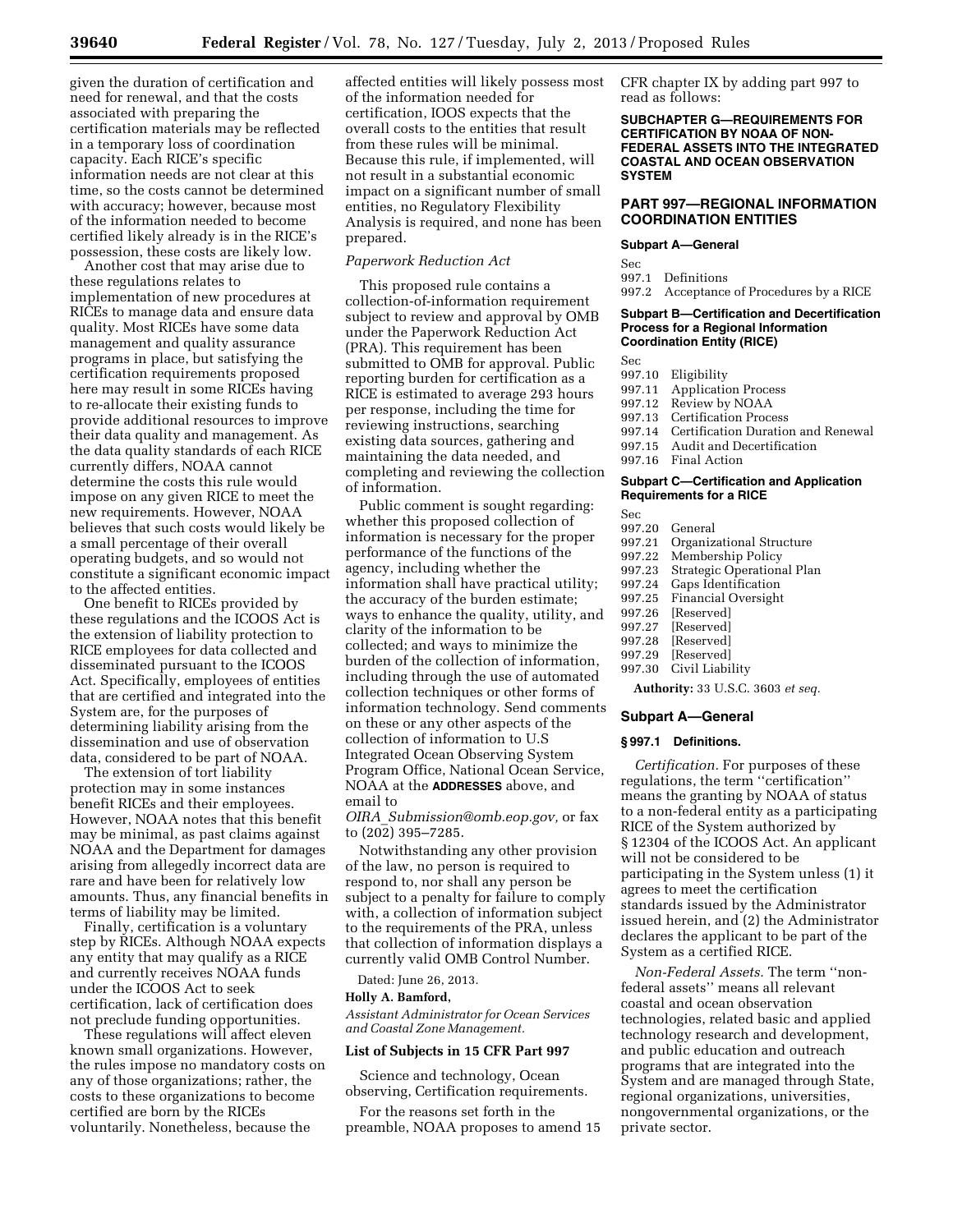*Owned and/or operated by the RICE.*  Non-Federal Assets that are either owned and/or operated directly by the RICE, or supported financially in part or in full by the RICE.

*Regional Information Coordination Entity.* The term ''regional information coordination entity'' means an organizational body that is certified or established by contract or memorandum by the lead Federal agency (NOAA) designated in the ICOOS Act, and that coordinates State, Federal, local, and private interests at a regional level with the responsibility of engaging the private and public sectors in designing, operating, and improving regional coastal and ocean observing systems in order to ensure the provision of data and information that satisfy the needs of user groups from the respective regions. The term ''regional information coordination entity'' includes regional associations described in the System Plan.

*Employee of a Regional Information Coordination Entity.* An individual identified in subsections 997.23(d)(3) or 997.23(f)(1) of these Regulations.

*System.* The term ''System'' means the National Integrated Coastal and Ocean Observation System established in accordance with § 12304 of the ICOOS Act (33 U.S.C. 3603).

*System Plan.* The term ''System Plan'' means the plan contained in the document entitled ''Ocean.US Publication No. 9, The First Integrated Ocean Observing System (IOOS) Development Plan,'' as updated by the Council under these regulations.

# **§ 997.2 Acceptance of Procedures by a RICE.**

By its voluntary entrance or participation in the System, the RICE acknowledges and accepts the procedures and requirements established by these regulations.

# **Subpart B—Certification and Decertification Process for a Regional Information Coordination Entity (RICE)**

### **§ 997.10 Eligibility.**

Any non-Federal entity may submit an application for certification as a RICE as defined in the ICOOS Act and these Regulations.

#### **§ 997.11 Application Process.**

(a) The applicant for certification shall submit an application package containing the information and documentation outlined in Subpart C— Certification and Application Requirements for a RICE of these Regulations. The submission package shall include the application form,

available online at *[http://](http://www.ioos.noaa.gov/certification)  [www.ioos.noaa.gov/certification](http://www.ioos.noaa.gov/certification)*.

(b) Submission shall be made to NOAA at the address below, or to such other address as may be indicated in the future: Director U.S. IOOS Program Office, NOAA, 1100 Wayne Ave, Suite 1225, Silver Spring, MD 20910. Submissions may also be made online at *<http://www.ioos.noaa.gov/certification>*.

#### **§ 997.12 Review by NOAA.**

(a) After receiving an application package, NOAA shall have up to 90 calendar days to review the application package and decide whether to certify the applicant.

(b) Before the 90 calendar days have elapsed, NOAA may request additional information, in which case NOAA shall have up to 30 additional calendar days after that additional information has been received by NOAA, above and beyond the original 90 calendar days, to review the application package and decide whether to certify the applicant.

(c) NOAA's decision whether to certify the applicant shall be based on whether the RICE demonstrates that it satisfies the current IOOC certification criteria and these regulations.

### **§ 997.13 Certification Process.**

(a) NOAA's decision whether to certify the applicant, along with the reason for its decision, shall be delivered to the applicant via letter delivered by first class mail and by electronic means.

(b) Applicants receiving a certification determination in the affirmative shall be designated as ''certified'' RICEs by NOAA. NOAA shall memorialize this status via a memorandum of agreement with the applicant. Certification shall mean that a RICE is incorporated into the System.

(c) A certified RICE shall provide NOAA with written notification of the RICE's intention to change any details of its organizational structure or Strategic Operational Plan, from those details originally provided to satisfy the requirements of these Regulations, and shall request approval from NOAA for the change. After receiving the written notification, NOAA shall have up to 30 calendar days to review the requested change and decide whether to approve the requested change. NOAA's decision, along with the reason for its decision, shall be included in a written notification to the RICE.

### **§ 997.14 Certification Duration and Renewal.**

(a) Certification of a RICE shall be for a term of 5 years, unless otherwise specified by the NOAA Administrator.

(b) Certification may be renewed, at the request of the RICE, for a period of five years. A RICE seeking to renew its certification shall provide NOAA with a written request to renew at least 120 calendar days before the expiration of the existing certification. The request shall include the application form, available online at *[http://](http://www.ioos.noaa.gov/certification)  [www.ioos.noaa.gov/certification,](http://www.ioos.noaa.gov/certification)* and all information providing evidence that the applicant satisfies the IOOC certification criteria and NOAA regulations promulgated to certify and integrate non-Federal assets into the System.

(c) After receiving a written request for renewal of certification, NOAA shall have up to 90 calendar days to review the request and decide whether to renew the certification.

(d) Before the 90 calendar days have elapsed, NOAA may request additional information, in which case NOAA shall have up to 30 additional calendar days after that additional information has been received by NOAA, above and beyond the original 90 calendar days, to review the request and decide whether to renew the certification.

(e) NOAA's decision whether to renew the certification shall be based on whether the RICE continues to demonstrate that it satisfies the current IOOC certification criteria and these regulations. NOAA's decision, along with the reason for its decision, shall be included in a written notification to the RICE.

# **§ 997.15 Audit and Decertification.**

(a) NOAA may audit a RICE that it has certified to ensure compliance with the IOOC certification criteria and these regulations. NOAA may conduct an audit without advance notice.

(b) NOAA may decertify a RICE. In general, a RICE may be decertified when:

(1) The results of an audit indicate that the RICE no longer satisfies the requirements under which it was certified;

(2) Other relevant reasons for decertification become apparent.

(c) NOAA's intent to decertify a RICE, along with the identification of a specific deficiency(ies) and a recommended corrective action(s), shall be included in a written notification to the RICE. After receiving NOAA's written notification, a RICE shall have up to 30 calendar days to request in writing that NOAA reconsider its intent to decertify the RICE. The RICE's request for reconsideration shall contain sufficient information for NOAA to determine whether to grant the request for reconsideration. Alternatively, the RICE may correct the deficiency(ies)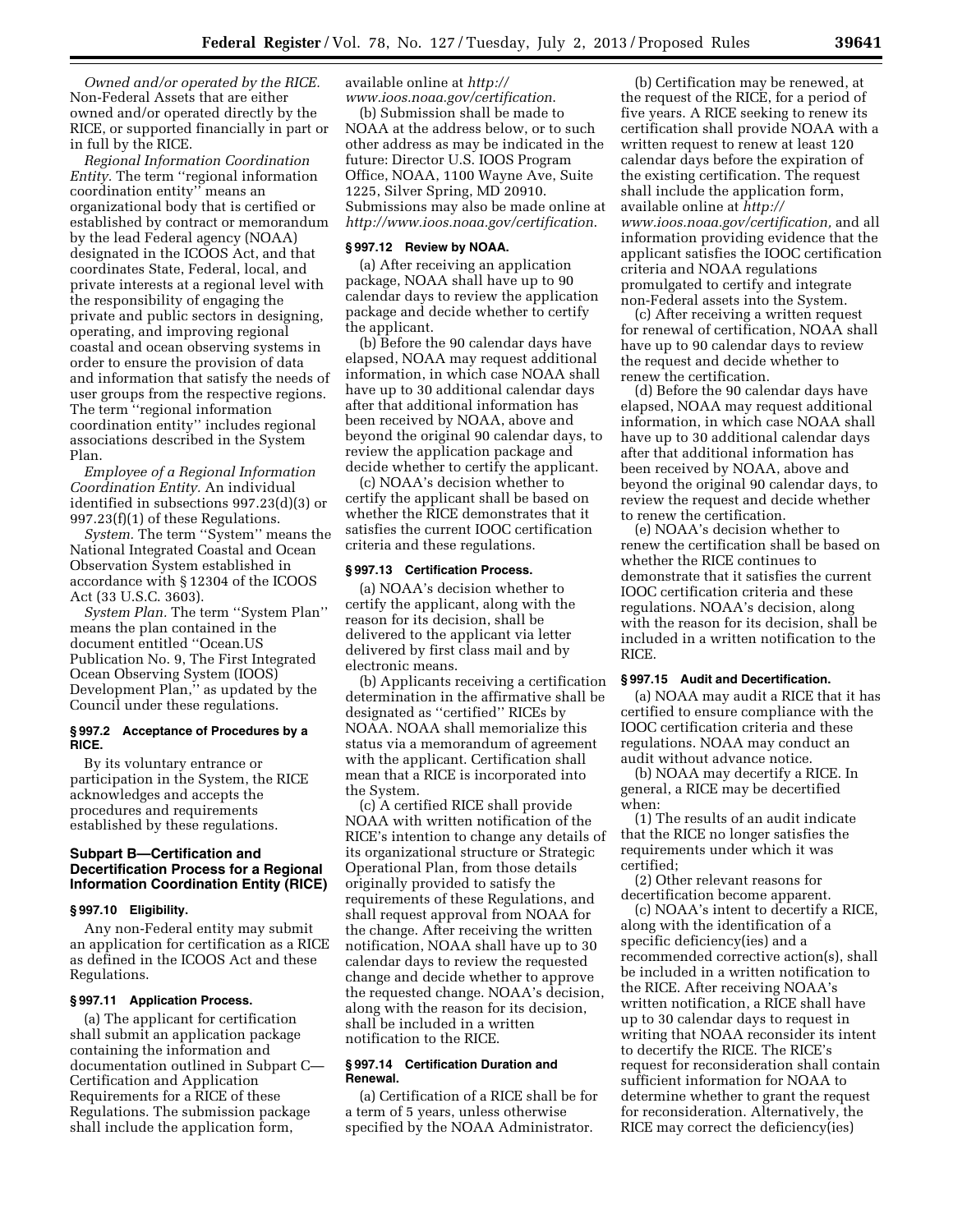identified by NOAA within 30 calendar days, notify NOAA in writing of the corrective action(s) taken, and provide sufficient evidence for NOAA to determine the correctness and effectiveness of the corrective action(s) taken.

(d) If a RICE submits to NOAA a written request for reconsideration or a written assertion that the identified deficiency(ies) has been corrected, NOAA shall have up to 60 calendar days after receipt of the request or assertion, to review the request for reconsideration or the assertion of corrective action. NOAA's decision, along with the reason for its decision, shall be delivered to the applicant via letter delivered by first class mail and by electronic means.

(e) Upon decertification, a RICE shall no longer be incorporated into the System.

(f) A RICE may act voluntarily to terminate its certification at any time by notifying NOAA in writing of its desire to do so. Upon receipt of the notification by NOAA, the RICE will no longer be incorporated into the System.

### **§ 997.16 Final Action.**

NOAA's decision, whether to certify, renew or decertify a RICE shall be considered final agency action.

# **Subpart C—Certification and Application Requirements for a RICE**

#### **§ 997.20 General.**

(a) For the purposes of these certification regulations, when the verb ''describe'' is used it indicates that the RICE shall give an account in text that responds to the requirement. This text shall contain sufficient information to demonstrate how the RICE satisfies the certification requirement. The RICE may include a link(s) to additional information. When the verb ''document'' is used, it indicates that the RICE shall furnish a document(s) that responds to the requirement. A text statement accompanying the document(s) will normally be necessary to provide context for the document(s) and to demonstrate how the RICE satisfies the certification requirement. The RICE may include a link to a document in the accompanying text statement.

(b) Documentation that addresses the certification requirements may include references to existing RICE documents. All documents and materials may be submitted directly to the U.S. IOOS Program Office or made accessible for public viewing on the RICE's Web site.

#### **§ 997.21 Organizational Structure.**

(a) To become certified, a RICE must

Demonstrate an organizational structure capable of gathering required System observation data, supporting and integrating all aspects of coastal and ocean observing and information programs within a region and that reflects the needs of State and local governments, commercial interests, and other users and beneficiaries of the System and other requirements specified under this subtitle and the System Plan. 33 U.S.C. 3603(c)(4)(A)(i).

(b) A RICE's application shall (1) Describe the RICE's organizational structure (e.g., 501(c)(3) tax-exempt organization, establishment via MOU or MOA).

(2) Document the RICE's ability to satisfy applicable legal criteria for accepting and disbursing funds, and entering into agreements. Sufficient documentation may be provided in the form of: (1) Evidence of a current grant, cooperative agreement, or contract in good standing with the Federal government; or (2) evidence of fiscal agreements, standard operating procedures for financial activities, and proof of an audit process.

(3) Document the RICE's measures for addressing issues of accountability and liability. For this criterion, accountability and liability refer to the RICE's governance and management activities. Sufficient documentation may be provided in the form of (1) a conflict of interest policy for the Governing Board or governing body, which clearly states that a member of the governing board will declare any conflict of interest he or she may have and will recuse him or herself from associated funding decisions, and (2) a policy statement in the RICE's by-laws that addresses liability issues.

(4) Describe the process the RICE uses to set priorities for distributing funds (e.g., requirement for Governing Board or governing body approval when responding to funding opportunities or adjusting to funding level changes in existing agreements).

(5) Document the by-laws, signed articles of agreement, or any binding agreements that demonstrate how the RICE establishes and maintains a Governing Board or governing body. The documentation shall demonstrate:

(i) How the composition of the Governing Board or governing body is selected and how it is representative of regional ocean observing interests. NOAA defines ''representative'' in this specific context to include geographic, sector, expertise, and stakeholder considerations.

(ii) How and with what frequency the RICE solicits and receives advice on RICE participant diversity, stakeholder

coordination, and engagement strategies, to ensure the provision of data and information that satisfy the needs of user groups.

(iii) How the RICE collects and assesses user feedback to gauge the effectiveness of the regional system and subsystems in satisfying user needs, and how the RICE responds to this user feedback in setting its priorities. Sufficient documentation may be provided in the form of a description of the method the RICE uses in its annual planning process to assess priorities among the identified user needs in the region and to respond to those user needs.

(iv) Steps the RICE takes to ensure decisions on priorities and overall regional system design are transparent and available. At a minimum, RICE priorities and regional system design decisions shall be made accessible for public viewing on the RICE's Web site.

### **§ 997.22 Membership Policy.**

The RICE application shall describe: (a) The process by which individuals or organizations may formally

participate in the governance activities of the RICE;

(b) The rights and responsibilities of this participation;

(c) The process by which the RICE strives for organizational diversity through intra-regional geographic representation, and diversity of activities and interests from both public and private sectors; and

(d) How the RICE allows for participation from adjacent regions or nations.

### **§ 997.23 Strategic Operational Plan.**

(a) To become certified, a RICE must: Develop and operate under a strategic operational plan that will ensure the efficient and effective administration of programs and assets to support daily data observations for integration into the System, pursuant to the standards approved by the Council; and

work cooperatively with governmental and non-governmental entities to identify and provide information products of the System for multiple users within the service area of the regional information coordination entities.

The Strategic Operational Plan is a high-level document that outlines how a RICE manages and operates an integrated regional observing system. This Plan should evolve as a RICE matures, new technologies become available, regional priorities change, and new users and stakeholders are identified. The Plan may be responsive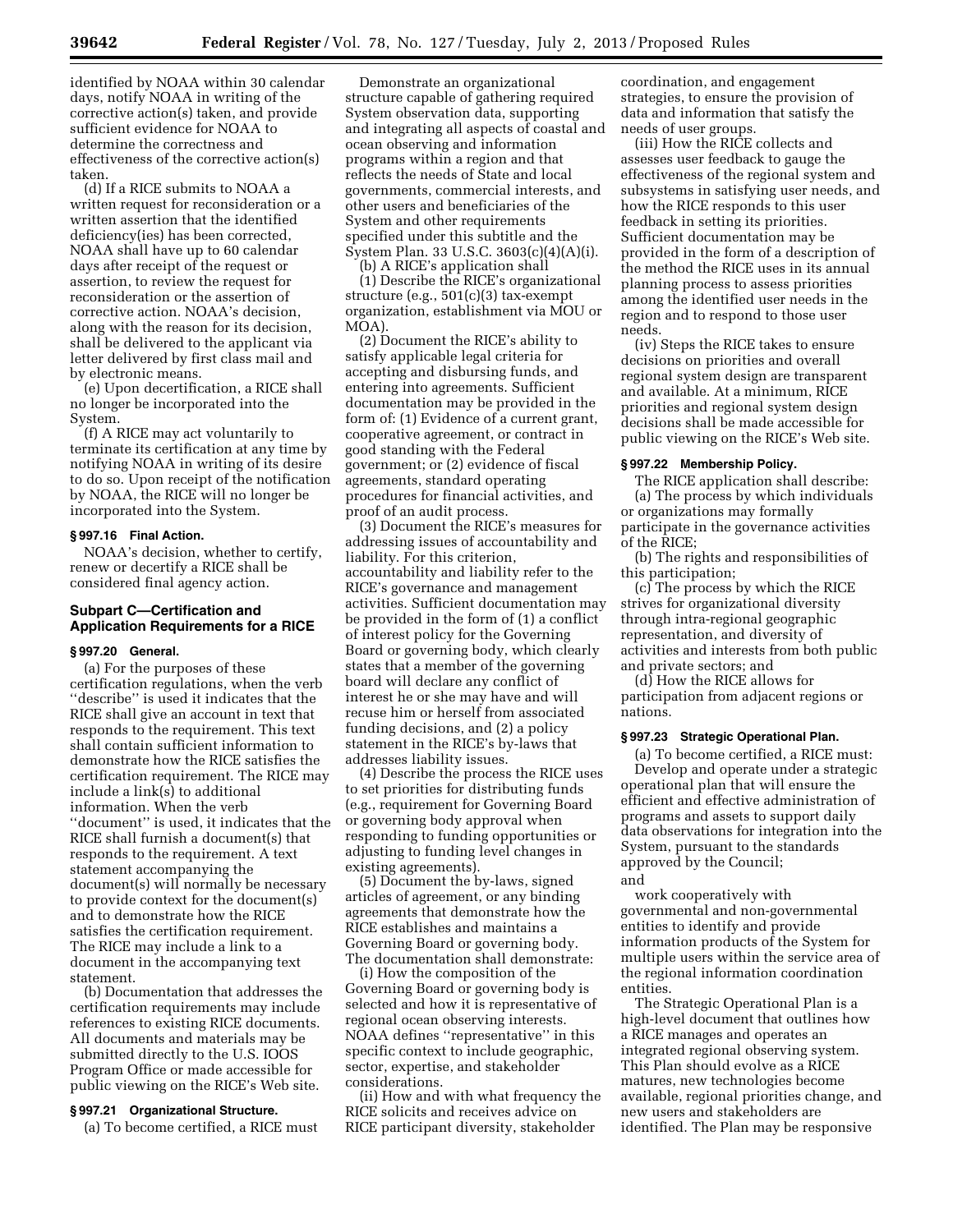to changing funding levels, and shall contain the following sections, referencing other plans directly when applicable. The RICE application shall provide descriptions and documentation that the Strategic Operational Plan satisfies the requirements of § 997.23.

### (b) Background and Context

The RICE shall describe:

(1) The role of the RICE in furthering the development of the regional component of the System;

(2) The process by which the RICE updates the Strategic Operational Plan at least once every five years and how the RICE seeks inputs from the broader user community; and

(3) The RICE's primary partners and any contributing observing systems. For the purposes of § 997.23, NOAA defines a primary partner as any organization or individual that contributes significant staff time, funding or other resources to project activities. This is not an exhaustive list of all RICE partners but the primary partners the RICE is working with on a given project.

#### (c) Goals and Objectives

The RICE shall describe:

(1) How the RICE addresses marine operations; coastal hazards; ecosystems, fisheries and water quality; and climate variability and change; and

(2) The major objectives that guide the RICE's priorities for data collection and management, development of products and services, research and development, and education and outreach.

(d) Operational Plan for the Observing System

The RICE's Strategic Operational Plan shall include or reference an Operational Plan for the Observing System that:

(1) Describes the key products, services and outcomes that the observing system will deliver;

(2) Describes the elements of the operational integrated observing system that will deliver those products, services and outcomes;

(3) Documents to NOAA's satisfaction that the individual(s) responsible for RICE operations has the necessary qualifications and possesses relevant professional education and work experience to deliver observations successfully. At a minimum the RICE shall:

(i) Identify the individual responsible for overall RICE management;

(ii) Identify, as applicable, the individual responsible for observations system management in the region;

(iii) Provide the curriculum vitae for each identified individual; and

(iv) Identify the procedures used to evaluate the capability of the individual(s) identified in subsection 997.23(d)(3) to conduct the assigned duties responsibly.

(4) Describes how the RICE manages ongoing regional system operations and maintenance. At a minimum the RICE shall:

(i) Describe the RICE's standard operating procedures for ensuring that those responsible for managing hardware owned and/or operated by the RICE calibrate, validate, operate, and maintain equipment regularly and in accordance with manufacturer guidance or industry best practice (other management factors that influence the delivery of quality data, such as managing software applications, are addressed in subsection 997.23(f); and

(ii) Describe the RICE's standard operating procedures for ensuring that those responsible for managing hardware owned and/or operated by the RICE maintain equipment inventories, shipping logs and instrument history logs.

(e) Development of a Strategy To Sustain and Enhance the System

The RICE shall describe its strategy for balancing changes in regional priorities with the need to maintain established data sets, the primary value of which may be in their long-term records. At a minimum the description shall:

(1) Identify the guiding principles that inform the strategy;

(2) Reference and show connections to a long-term (five-to-ten-year) regional Build-out Plan for the full implementation of the regional observing system based on the RICE's priorities and identified user needs; and

(3) Relate the annual planning process the RICE uses to review its priorities in light of funding levels and its plans for system enhancement as outlined in the regional Build-out Plan.

(f) Data Management and Communications (DMAC) Plan

The RICE's Strategic Operational Plan shall include or reference a DMAC Plan that:

(1) Documents to NOAA's satisfaction that the individual responsible for management of data operations for the RICE has the necessary technical skills, and possesses relevant professional education and work experience to support DMAC capabilities and functionality for the System. At a minimum the DMAC Plan shall:

(i) Identify the individual responsible for the coordination and management of observation data in the region; and

(ii) Provide the curriculum vitae for the identified individual.

(iii) Identify the procedures used to evaluate the capability of the individual identified in subsection 997.23(f)(1) to conduct the assigned duties responsibly.

(2) Describes how data are ingested, managed and distributed, including a description of the flow of data through the RICE data assembly center from the source to the public dissemination/ access mechanism. The description shall include any transformations or modifications of data along the data flow pathway including, but not limited to, format translations or aggregations of component data streams into an integrated product.

(3) Describes the data quality control procedures that have been applied to data that are distributed by the RICE. All data shall be quality controlled. For each data stream, describe the quality control procedure applied to the data, by the RICE or other named entity, between the data's collection and publication by the RICE. The description will also include a reference to the procedure used (e.g., QARTOD, JCOMM/IODE, scientific literature).

(4) Adheres to the NOAA Data Sharing Procedural Directive.1 The System is an operational system; therefore the RICE should strive to provide as much data as possible, in real-time or near real-time, to support the operation of the System. When data are collected in part or in whole with funds distributed to a RICE through the U.S. IOOS Program Office, the RICE should strive to make the data available as soon as logistically feasible for each data stream. When data are not collected with funds distributed to a RICE through the U.S. IOOS Program Office, the data may be made available in accordance with any agreement made with the data provider.

(5) Describes how the RICE will implement data management protocols promulgated by the IOOC and the U.S. IOOS Program Office in a reasonable and timely manner as defined for each protocol.

(6) Documents the RICE's data archiving process or describes how the RICE intends to archive data at a national archive center (e.g., NODC, NGDC, NCDC) in a manner that follows guidelines outlined by that center. Documentation shall be in the form of a Submission Agreement, Submission Information Form (SIF) or other, similar data producer-archive agreement.

<sup>1</sup>NOAA Data Sharing Policy for Grants and Cooperative Agreements Procedural Directive, Version 2.0 *[https://www.nosc.noaa.gov/EDMC/](https://www.nosc.noaa.gov/EDMC/documents/EDMC_PD-DSPNG_final_v2.pdf) [documents/EDMC](https://www.nosc.noaa.gov/EDMC/documents/EDMC_PD-DSPNG_final_v2.pdf)*\_*PD-DSPNG*\_*final*\_*v2.pdf*.